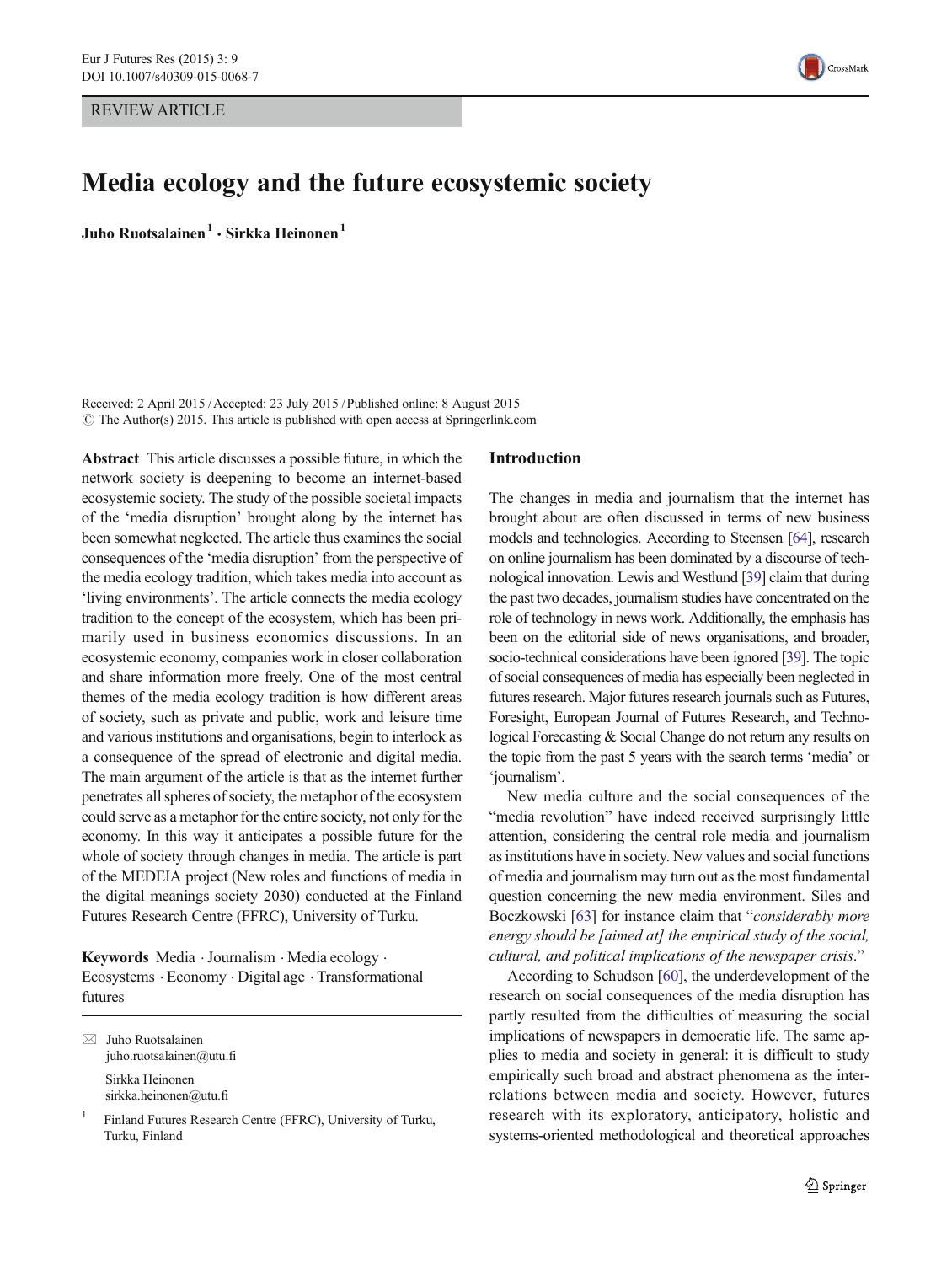9 Page 2 of 10 Eur J Futures Res (2015) 3: 9

[\[4](#page-8-0), [17](#page-8-0)] could provide suitable means for the inquiry of the societal impacts of the media change.

The "digital age" in general is marked by dissolving of borders between various areas: between nation states, national markets, the local and the global, the public and the private, mass communication and interpersonal communication, professional and amateurs, production and consumption, and between different professions [[65\]](#page-9-0). In journalism studies, the phenomenon is marked by the notion of "blurring boundaries" in media and journalism [[41](#page-9-0)] and "media convergence" [[30\]](#page-8-0). In broader terms these notions can be comprehended to refer to ecosystemic organisations, which offer the societal framework for this article (see [Rethinking the network society as an](#page-5-0) [ecosystemic society](#page-5-0)).

In futures studies, possible futures are often studied through technological innovations [\[5\]](#page-8-0). New technologies in general are seen as central factors in societal, and especially economic, changes [\[13,](#page-8-0) [16\]](#page-8-0). Media technologies in turn can be seen as a major force behind *cultural* changes—and thus, according to Cornish [\[9](#page-8-0)] pointing to transformational futures. Indeed, the digitalisation of the media should be studied as a transformational change—but only when and if the values and operating logic of society change as well. The whole society must change, if we refer to changes as "radical", "disruptive", "transformational" or "revolutionary". It has to be kept in mind however, as we note in "Caveats—[technological determinism](#page-4-0) and "built-in" [power relations](#page-4-0)", that technologies do not determine social change, but are implemented and evolve in certain social, cultural, political and economic contexts.

Thus the most important question of the media discussion can turn out to be what the digitalisation of the media and journalism means for society as a whole: how is the change in the media and journalism related to the general change in society? The socio-cultural aspect—values, lifestyles, economics, politics, etc.—is a prerequisite for an in-depth understanding of the media revolution, since the critical turning points of the media have historically always occurred in association with broader societal change [\[1,](#page-8-0) [57\]](#page-9-0).

In media research, such comprehensive social questions are studied especially within the media ecology research tradition. Media ecology sees media not only as means of communication, but more as social environments akin to any other social environment. Other research traditions, such as cultural studies [\[40\]](#page-9-0) address the relationship between media and social change as well.

Perhaps the most notable tradition in this respect is the mediatization approach, which studies the consequences of mediated social relations, especially on politics. Mediatization theories share with media ecological approaches the fundamental notion of "communication as the basic practice of how people construct the social and cultural world" [\[33](#page-8-0)]. According to Clark [[14](#page-8-0)], "Both [mediatization and media ecology] are concerned with how we might discuss the role that technologies of communication have played in shaping culture, and conversely, the ways in which we might take account of how cultural practices shape communication technologies."

"Strong forms" of mediatization theories are often criticized for being technologically deterministic [\[14,](#page-8-0) [33](#page-8-0)] as are media ecology theories. Social construction of technology (SCoT), in turn, studies the interaction between humans and technology and how human action shapes technology [\[8](#page-8-0)]. An example of SCoT oriented media research is social informatics, which "is the body of research that examines the design, uses, and consequences of information and communication technologies in ways that take into account their interaction with institutional and cultural contexts" [[31\]](#page-8-0).

Finally mentioned here is media effect research, which analyses short-term impacts of certain media content on the social world [[59\]](#page-9-0). In opposition to media ecology and mediatization approaches, media effect research concentrates on media contents instead of media technologies. Accordingly, media effect research sees media contents as a source of societal change.

Outside the field of media studies, especially theories of the information society [[70](#page-9-0)], post-industrialism [\[6](#page-8-0)], and the network society [[11](#page-8-0), [68](#page-9-0)] have investigated the relation between media and societal change. These concepts and theories are closely related to each other—they describe the same societal change in slightly different concepts and viewpoints. All of them depict society which is organised around information production and human capital. In all of them, producing ideas is the way to economic growth, and services replace material production as the mode of production. All of these three concepts point to postmodern culture which emphasises the construction of reality through language [\[69](#page-9-0)] and pluralistic, individualized culture with a plethora of interpretations, values and styles [[70\]](#page-9-0). David Harvey [[25](#page-8-0)] draws fundamental connections between postmodernism and neo-liberal economy. According to Harvey, the flexibility of postmodern culture supports the flexibility of neo-liberal economies. Harvey's observation is important as it highlights the central role economic relations have in all spheres of society.

In this article, we implement media ecology viewpoints in order to canvass the current relationship between change in the media and change in society. Whereas theories on the "information society" operate on an abstract level of information and networks, media ecology is better able to connect structural level with that of individuals. To avoid technological determinism often ascribed to the media ecology tradition, this article emphasises the interactive features of new media and social constructivist approaches towards media technologies (see Caveats—[technological determinism and](#page-4-0) "built-in" [power relations](#page-4-0)).

Compared to other research traditions on media, information technologies, and social change, media ecology is especially topical as it sees media as social environments,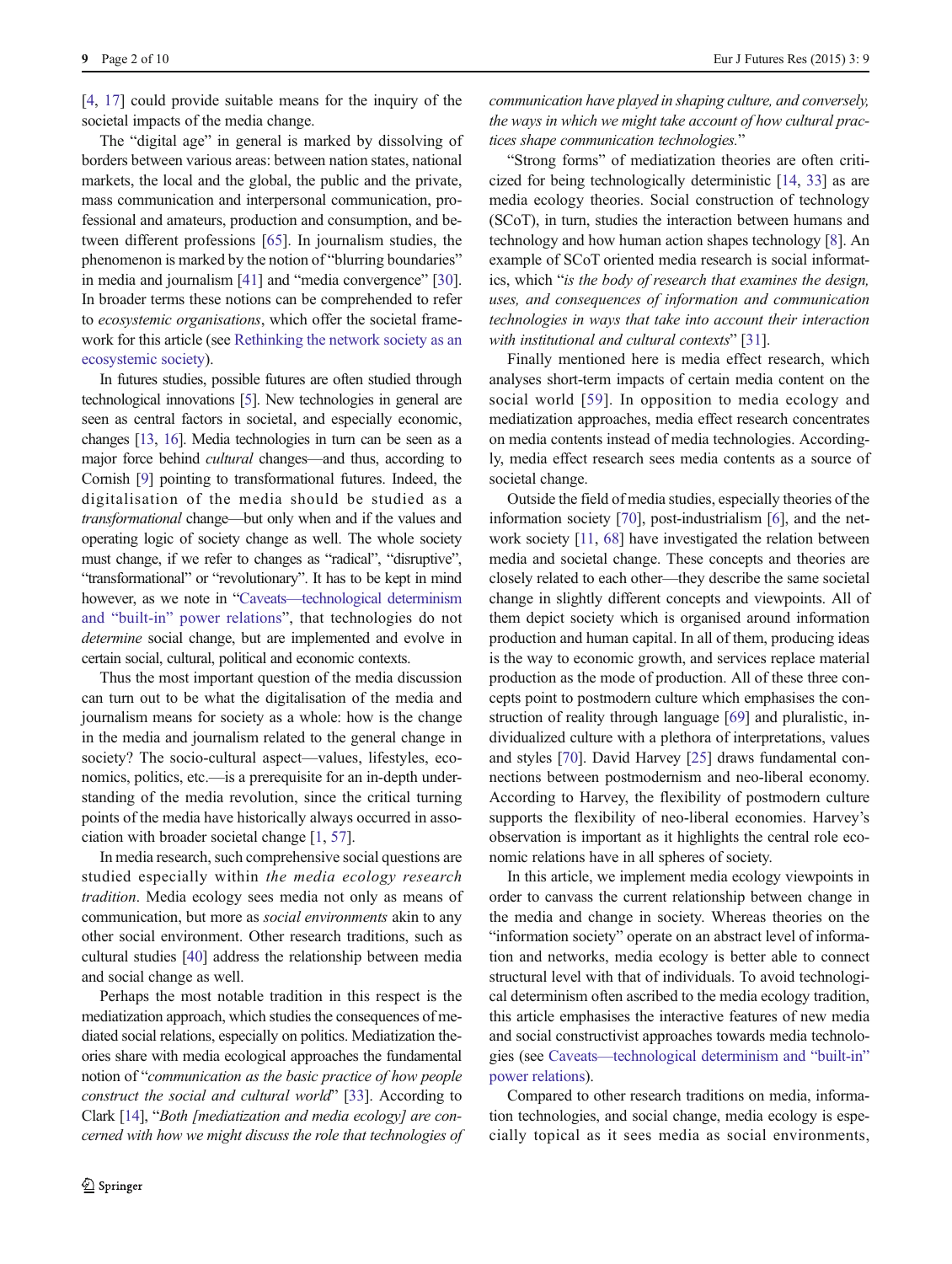analogous to physical social environments. As people are constantly connected to interactive social media platforms through mobile devices, media environments are perhaps becoming as central social spaces as much as physical spaces are. According to Meeker [\[44\]](#page-9-0), the daily hours people spend with digital media in the United States have more than doubled between 2008 and 2014 from 2.7 to 5.6 h; mobile hours have increased almost tenfold from 0.3 to 2.8 h. The situation is naturally different in developing countries, but in 2014 there were already 2.8 billion internet users globally. Between 2012 and 2014 internet user growth was on average 10 % per year, but in India the annual growth rate was 33 %.

To observe change in the structural constitution of society, we utilise the concept of the ecosystem, which is mainly used as a model and theory for economic organisation. An economic ecosystem refers to an 'informal' business entity based on collaboration and information-sharing and crossing the borders of the companies' fields of industry. The internet offers basic infrastructure for the economic ecosystem as it aids in informationsharing and communication across different borders.

The main argument of this article is that as more and more of social interaction takes place on the internet, society as a whole can begin to develop in accordance with the ecosystemic organisation model. An "ecosystemic society" is one in which the lines between different spheres of life—such as the public and the private, or work and leisure—begin to blur.

We link the metaphor of the ecosystem to the media ecology tradition. In this respect, Marshall McLuhan's concept of the global village and Harold Innis's concept of the oral tradition are especially usable. McLuhan's global village refers to a society defined by electronic media, where social relations begin to resemble again those of pre-industrial communities. As in these communities, in the global village different spheres of life become once again intertwined [\[42](#page-9-0)]. One of Innis's [[28](#page-8-0)] central ideas was that as written language inescapably abridges and simplifies human thought, the spread of the written word impoverishes culture. Furthermore, as written text is not an interactive medium, it fosters differentiation and separation at the cost of cooperation. Oral "media", on the other hand, enable fuller and more holistic expression and thought compared to writing. This article claims that the hypertext and interactive nature of the web steers written expression toward that of oral tradition, and thus promotes a revisited "oral culture". As in McLuhan's global village, in Innis's oral culture institutions and areas of life are not as separate from each other as they have been since the industrial revolution.

#### From media technology to media ecology

Media is still often defined as a means of communication [[61\]](#page-9-0). Joshua Meyrowitz [[46\]](#page-9-0) claims that the most common metaphor for media is that of a vessel or a conduit. This metaphor sees media as a neutral means for information delivery, and thus focuses analysis on media contents instead of media itself. The shortcoming of this approach is that neutral, technology-orientated definitions are insufficient for examining the social impact and relationships of the media.

According to Meyrowitz [\[46](#page-9-0)], the other two often used metaphors for media are media-as-language, which sees different media having a unique range of expressive potential, and medium-as-environment, which sees different media having characteristics that make them physically, psychologically and sociologically different from other media. On micro level, the environment metaphor focuses attention on how media influence particular situations and interactions. On macro level, the metaphor prompts to investigate how different media facilitate interactions and social structures in general [[46](#page-9-0)].

In the 1950s and 1960s, the medium-as-environment metaphor developed as a distinct research agenda. Media research was approached through the concept of media ecology, particularly due to the influence of the media theorists Harold A. Innis, Marshall McLuhan and Neil Postman. As the name implies, media ecology broadens the definition of media from a means of communication to encompass an entire living environment. Innis, McLuhan, Postman and other media ecologists were interested in how different media technologies offer a social environment for society and the whole human existence—and not so much in the contents or "messages" these media delivered. As the internet is becoming increasingly ubiquitous, the perspective of media as living and social environment is more topical than ever.

The media ecology tradition perceives media as a structure in which society and culture evolve—as an environment where people act and live their lives, and through which reality is perceived. Culture and social and societal relationships are created through human communication. This is why the media technology of each era—i.e., the means through which people communicate—significantly sculpts culture, ways of thinking, values, social and power relationships; in short, human existence [\[26,](#page-8-0) [29](#page-8-0), [50\]](#page-9-0). To be more precise, it is not the technology that sculpts culture but the communication which takes place in certain media.

Media ecology observations gained momentum from the 1960s to the 1980s, when electronic media grew more and more commonplace and filled everyday life with information. However, according to Paul Levinson [\[38](#page-9-0)], the media ecology tradition has become truly useable only with the emergence of the internet. It is only the internet that has managed to create its own alternative media environment comparable to physical reality—a symbolic environment filled with abstract experience [[54](#page-9-0)].

According to Levinson [\[38\]](#page-9-0), this is due to three reasons in particular. Firstly, the internet brings together all previous media—speech, written and printed text and electronic audiovisual media. The internet is thus richer and more versatile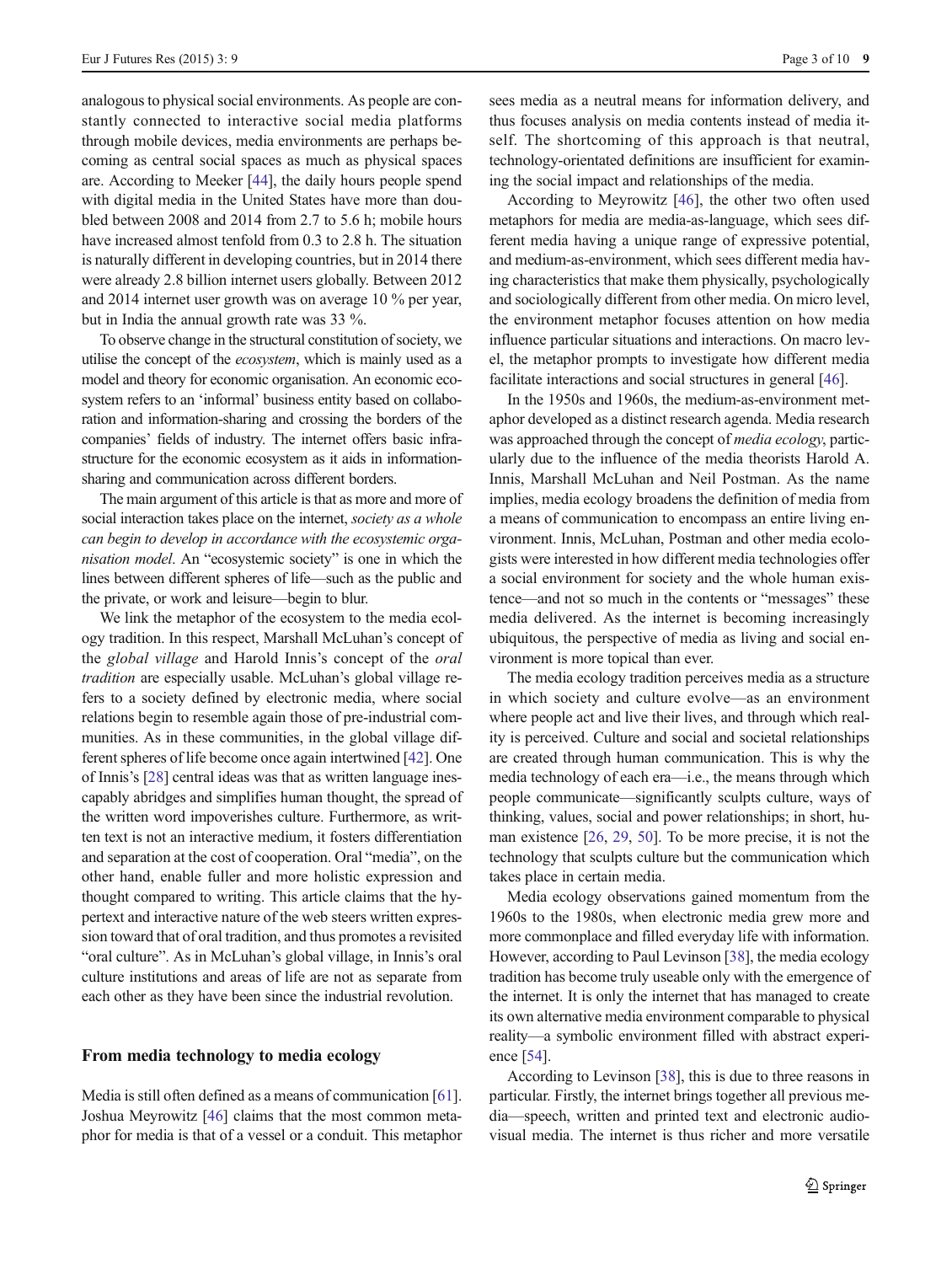as an environment compared to previous media. The internet enables more versatile technology-mediated communication and is able to encompass a larger proportion of human experience. Secondly, the internet is a fundamentally interactive medium where the sender and the recipient are not clearly distinguishable. Because of this interactivity, people can act in a very similar manner on the internet to the way they would in physical reality. Thirdly, due to its associative, hypertextlike structure, the internet resembles human thought processes and the original medium—speech—and is thereby almost intuitively incorporated into all human actions [\[38](#page-9-0)].

In addition to the characteristics of the internet described by Levinson, a fourth could be added. Together with the increasing computing and storage capacity of microchips, the internet has remarkably decreased the costs of producing, distributing and processing information. As a result, information and cultural contents have blended in everywhere and have become a kind of shared resource. Affordable information can be seen as the primary reason for the media saturation of our contemporary reality. Mobile devices in particular have brought along the constant presence of media content and environments. The development is further deepened along the so-called 'Internet of Things', where knowledge and information technology is embedded into artefacts and everywhere in the built environment. Cutting edge virtual reality and augmented reality technologies, such as Facebook's Oculus Rift and Microsoft's HoloLens claim to blend the virtual and the physical as almost inseparable from each other [[53\]](#page-9-0).

### The media ecology of the internet

As the internet is a "multimedia", it merges together the features of the media preceding it. The internet combines the subjectivity, non-linearity, interactivity and free association of speech [\[29,](#page-8-0) [54\]](#page-9-0), the analysis, linearity and objectivity of written and printed text [\[43,](#page-9-0) [55\]](#page-9-0), and the experience-orientedness and the 'total view' of audio-visual media [\[42](#page-9-0), [55](#page-9-0)].

This mix has its distinct socio-cultural and cognitive tendencies, and it may steer towards a "holistic" society, which is described as an ecosystemic society in the next chapter. On the internet, all communication takes place through the same medium and in the same 'environment'. Castells [\[11\]](#page-8-0) calls this feature of the internet symbolic isomorphism: on the internet, different methods of expression and cultural expressions are morphed into each other. According to Castells, the consequential mixing of worlds of experience promotes the mixing of institutions and areas of life [\[11\]](#page-8-0). For example, when employees use social media during their work day, leisure time is mixed with work time and vice versa.

Even though the internet connects the previous forms of media with each other, it is still a text-orientated medium albeit visual expressions are gaining more and more momentum, as exemplified by the rise of photo sharing social media

such as Instagram and the increasing use of pictographs such as emojis. Furthermore, the internet does not preserve text in its old form. Symbolic isomorphism moulds the nature of text. On the internet, text resembles speech in many respects [[38\]](#page-9-0). Unlike written texts or manuscripts, the written text of the internet enables immediate interaction, similarly to speech. Writings presented on the internet are often colloquial, unlike printed text. The hypertext structure of the internet breaks the linearity of written language: hyperlinks embedded into the text give the text an associative nature similar to human thought and its most direct expression, speech. In contrast to traditional written text, hypertext does not reveal a single, restricted perspective on reality, but installs itself as a part of the broader 'total view'. Hypertext is a shared form of expression, in which a singular author with a singular voice is questioned [[18\]](#page-8-0).

It can also be claimed that since the associative nature of hypertexts resembles thinking, the contents of the internet are better merged as an organic part of the users' consciousness, as compared to earlier media. As stated above, speech is the most personal of all media: as a person speaks, they directly express their subjective ideas and emotions. Since text on the internet is often speech-like, the user becomes the central content of the internet [\[38\]](#page-9-0). When a large part of the internet's contents are produced by users rather than institutions, the contents are primarily expressions of individual personalities. However, due to the hypertext, individual personalities are enmeshed in the texts on the internet. Indeed, the internet is the first medium to be simultaneously private and public: private communication has become publishing and publishing has become private communication [\[62](#page-9-0)]. The enmeshing of the private and the public is a central feature of the ecosystems as well, as depicted in "[Rethinking the network society as an](#page-5-0) [ecosystemic society](#page-5-0)".

The simultaneous private and public nature facilitates creating communities around shared interests, values and tastes. On the internet, the formation of communities and social relationships is not hindered by geography, physical contacts, social status and the like. Instead, individuals can form relationships with basically whomever they want [\[12,](#page-8-0) [56](#page-9-0)]. Levinson's [[38\]](#page-9-0) idea of the "user as the content on the internet" can be extended to the thought that in the future, the contents of the internet will not be primarily comprised of individual users, but of user communities. User communities and other ad hoc organisations may provide the main organisational principle for the ecosystemic society as well.

User communities help to make culture and political discussion organically vivid and democratic. Speech and speechlike text play a central role here as well. Harold Innis [[28](#page-8-0), [29](#page-8-0)] stresses the importance of speech for the organisation of societies. One of Innis's central ideas is that the oral tradition prevents the emergence of information monopolies. Speechmediated culture is preserved by all individuals within a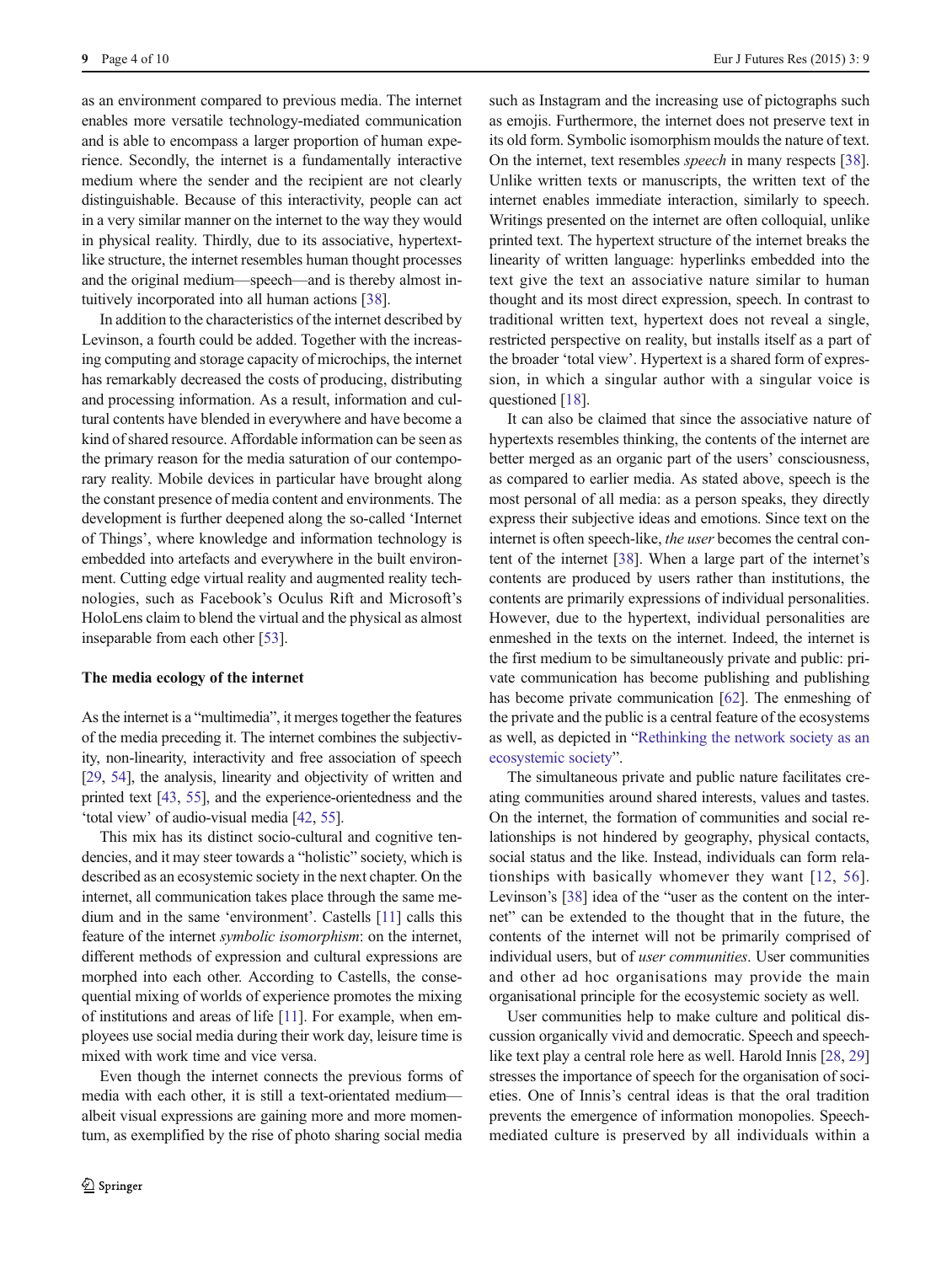<span id="page-4-0"></span>culture. Since the culture thus relies on the memory and 'persona' of the community and its members, the oral tradition is lively, rich, adaptive and flexible. In ecosystemic production and organisations, information monopolies are hard to maintain, as information flows freely between individuals and organisations.

The oral tradition resembles McLuhan's [\[37,](#page-9-0) [42](#page-9-0)] concept of the global village. The global village is often narrowly understood as a global world where distance has lost its importance. For McLuhan, however, the central notion is that because of the impact of electronic communication, the whole of social reality has begun to resemble the social reality of a village. In a village, spheres of life and society are not separated and specialized as they are in an industrialised society, but form a unified, organic whole. The global village is a world of global communication, but is first and foremost a form of society where the distinctions of modern time, such as private vs. public, work vs. leisure time, and expertise according to profession, have faded.

It is crucial to note that McLuhan wrote his ideas during the era of television. Television did not enable the emergence of a global village, since it left media consumers in the role of passive spectators [\[38\]](#page-9-0). Now, one could claim that by rendering the dominant form of media contents as speech-like and interactive writing, the internet supports the birth of a community-like social organisation—or, in McLuhan's words, a global village. This would also revive the oral tradition longed for by Innis. The free information flows of the global communication network would create an organic whole where everything is again connected with everything else. Power would be transferred from bureaucratic and representative organisations to individuals and their communities. This possible development can be described as an ecosystemic society.

## Caveats—technological determinism and "built-in" power relations

Before we continue to outline the ecosystemic society and its relations to the internet, an outlook on the criticism towards media ecology is needed for a balanced view. The most common critique on the media ecology tradition is that of techno-logical determinism [\[40](#page-9-0)]. The critics claim that media ecologists draw an overly simplified picture of a technologically determined social change.

Technological determinism, or its "hard" approach, ascribes technology with omnipotence in shaping society [[51\]](#page-9-0). Technologies are seen as independent forces shaping society regardless of social, cultural and power-related factors. Raymond Williams [\[71](#page-9-0)], a well-known critic of media ecology and McLuhan in particular, notes that technological determinism reduces all other causes of social change—economic, social, cultural and political—as mere effects of certain technologies which have no independent role in affecting society. Instead, according to Williams, technology should be seen as socially created and recreated—arising from human interests, intention, and agency.

Indeed, media ecology approaches can be criticized for grandness—as if all social change and the human condition could be reduced to media technologies [[14](#page-8-0)]. Still, their logics are often more nuanced than what their critics claim. Innis saw each media created by the powerful in society to serve their interests—i.e., as socially constructed [\[15\]](#page-8-0). McLuhan claimed media as "extensions of man", and thus in a cybernetic, interactive relationship with the users. Clark [\[14\]](#page-8-0) states that "Postman seemed interested in distinguishing the media ecological approach from technological determinism. […] He described culture as something that is constituted in the interaction between media and human beings."

Despite these nuances, both Innis and McLuhan are "hard" determinists because they saw media having direct effects on the psyche and mental structures. However, later media ecologists bend toward the "soft" version of technological determinism, which sees technologies as facilitators of change instead of determinants, and constantly moulded by their users [\[51](#page-9-0)]. Donna Flayhan [\[20\]](#page-8-0) notes that prominent post-Innis/Mc-Luhan media ecologists James Carey and Joshua Meyrowitz are social constructivists rather than determinists. Meyrowitz [\[45](#page-9-0)], for instance, grounds his approaches to the social psychology of Ervin Goffman, and criticizes McLuhan of his views about media altering the "neural balance" of their users.

To combine the objective and subjective aspects of media, media should be seen as societal institutions [\[32\]](#page-8-0). According to Giddens [\[23](#page-8-0)], institutions are objective structures in the sense that they lay out the rules for social action, and subjective in the sense that institutions can only exist in the minds of the citizens and are realized through their actions. When enough citizens start to act differently, institutions change.

As institutions, media are in constant interaction with users in certain socio-economic contexts. Thus it is important to conceptualize media technologies from a social constructivist viewpoint—to see media technologies defined at least as much by their use and social definitions as their technological and "objective" features. At the same time it has to be kept in mind that media have different technological features, which to some extent determine how they can be used—media structure social action, but do not determine it.

The second precaution of this article is about power relations embedded in new digital technologies. This article draws an ideal-type outlook on digital media and its societal implications. That is, what kinds of social and societal relations do the technological features of the internet enable. The focus is on possible societal implications of the internet. The de facto appliances, uses and consequences of the internet are out of the focus of this article. We depict a possible future, in which ICTs are used to erode traditional societal and cultural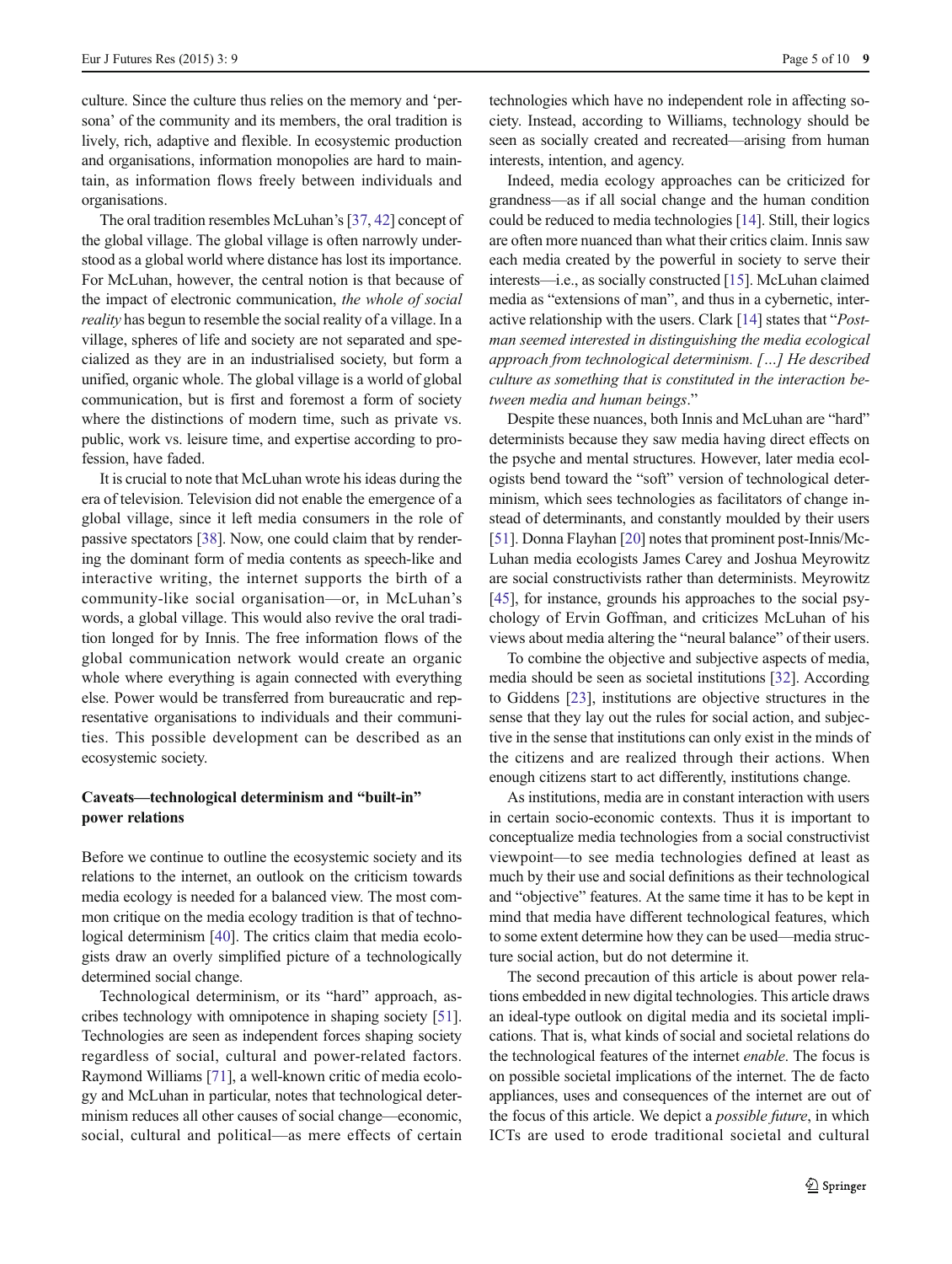<span id="page-5-0"></span>boundaries. It is a task of further research to assess more nuanced social and ethical implications of the transition.

Economy is perhaps the most important societal force, and creates the preconditions for new media as well [[22](#page-8-0)]. In its current form, especially in the age of social media, the internet is dominated by large multinational corporations such as Facebook and Google. The services through which people use the internet thus ultimately serve the commercial interests of the service providers. For instance, the Facebook user interface is designed to gather users' personal information to better target advertisements. This promotes certain kinds of communication and self-expression at the expense of others. This is a clear example where economic relations at least to some extent determine media use and social behaviour. It re-flects Castells' [\[12](#page-8-0)] notion that power struggles are increasingly about identity and symbols, as can be seen in the ways social media corporations try to conduit and regulate people's self-expression. Power struggles take place between local actors—such as citizen movements—and multi-national companies, instead of within institutions of the nation state [ibid].

Furthermore, in the prevailing cyber-libertarian discourse of the internet [\[58](#page-9-0)] it is often forgotten that although the internet liberates communication by letting everyone be a publisher it also opens up new tools of control and surveillance for states and companies. As states and companies have more resources than citizens, they can often use new technologies in more efficient ways to promote their interests than citizens [\[34,](#page-8-0) [49\]](#page-9-0).

The internet is a "libertarian" media in the sense that it is in large part out of control of the democratic institutions of the nation state. This emphasizes the role of individuals. According to Scott Lash [[35](#page-8-0)], in the future, the most important division will be between "reflexivity winners" and "reflexivity losers", and social statuses would be determined by one's position within communication structures instead of production structures. Lash [[36](#page-8-0)] describes the transition as an internalization of power. As citizens self-organize and self-express using algorithm-based services, algorithms and their embedded corporate interests become part of citizens' identities. When digital services "personalize" media contents through algorithms, digitalized media becomes a "technological unconsciousness" which affects the symbols through which we think and make decisions [[3\]](#page-8-0).

Finally, it can be argued that the whole technological structure of the internet is determined by power relations—by certain ideas about the "ideal" social structure and human relations. Media—as technologies in general—are never value-free. As mentioned earlier, Neil Postman [\[54\]](#page-9-0) states that media technologies are "a set of ideas or ideologies". Fred Turner [\[66\]](#page-9-0) argues that the counter-culture ethos of the 1960's was a crucial factor in the creation of the early internet in the 1960's and 1970's. According to Turner, the early innovators of the internet and the personal computer were motivated by the idea of a communication technology which couldn't be controlled from any centre, and which would grant individuals unforeseen communicative freedom. In the 1990's this idea was increasingly used in the service of neo-liberal politics [\[66](#page-9-0)] internet is a crucial enabler of the globalized economy. Thus, it can be claimed that the nature of the future internet is defined by the power struggles of how the "freedom" embedded in the technological structure of the internet is defined and practised—that is, the social construction of the internet within certain socio-economic contexts.

# Rethinking the network society as an ecosystemic society

According to Joshua Meyrowitz [[33](#page-8-0)], 'electronic media' (radio, television, computers, etc.) promote a change in society by connecting previously separate social spaces and spheres with each other. Before electronic media, social spaces were tied to physical spaces. Physical barriers—walls, doors, windows etc.—controlled information flows and efficiently separated social spaces from each other. When electronic media made access to information less dependent on face-to-face communication, the connection between social spaces or roles and a specific physical space became slacker [[45](#page-9-0)].

According to Meyrowitz [[45\]](#page-9-0), as a result of this development, social spaces and spheres begin to merge and affect each other. For instance, in the 1970s and 1980s politicians began to perform in a more informal manner, as the values of the private sphere transferred into the public sphere due to the spread of television. Now, as the internet frees information flows from physicality even further, it is reasonable to anticipate that institutions, organisations and spheres of life will begin to merge together more radically than what we have seen to date.

Meyrowitz's media ecology perspective helps to complement the flaws of the so-called network society theory. According to the theory, along with the rise of information and communication technologies, hierarchical bureaucracies are being replaced with more equal and interactive networks. Network society theories often include an idea of an 'ideal' network society, in which the network metaphor encompasses the entire society and where all sections of society are closely interlinked [[12](#page-8-0), [67](#page-9-0), [68](#page-9-0)].

In practice, however, the concept of a network society has established itself to refer merely to quite detached organisations that have organised into networks internally and within their field. For example Manuel Castells mainly describes in his famous information age trilogy the network-formation processes within economics and politics [\[12\]](#page-8-0). In practice, network society theories for the most part speak of a society of separate networks rather than a unified network society.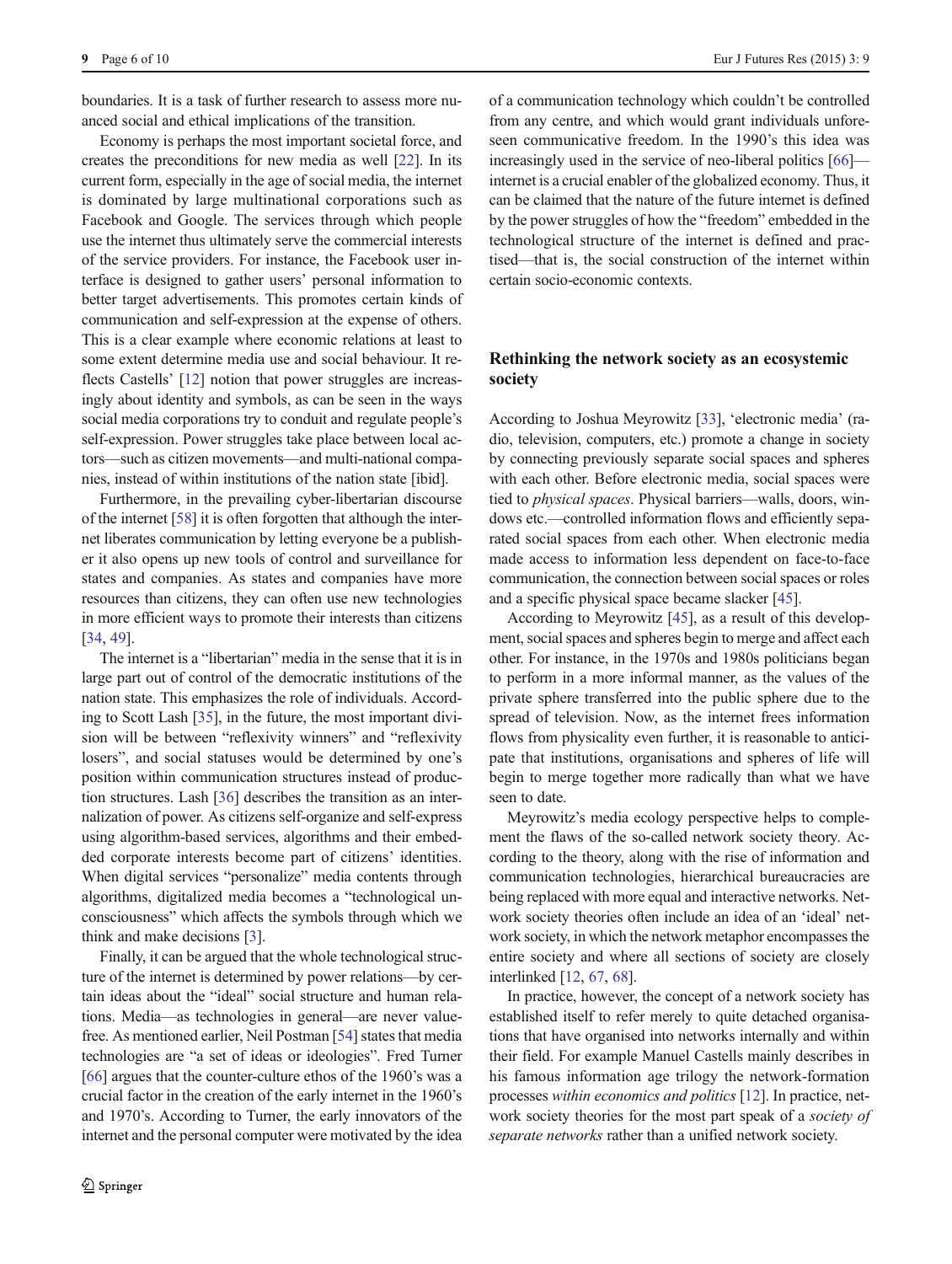Network society analyses thus reach halfway only. This can be due to the fact that network society discussions were at their most heated from the mid-1990s to the early 2000s, when the internet was only just beginning to become common. It can be claimed that only the internet is able to create an 'ideal' network society, where all actors of society are networked across sector borders. Indeed, the most important social aspect of the internet might be that it is able to *connect* existing networks with each other. After all, the internet is, in itself, a network of networks. According to van Dijk [\[68](#page-9-0)], on the internet, social, economic and media networks are integrated with each other.

This perspective takes Meyrowitz's idea of an 'electronic media-based' society a step further, to a society where social spaces and institutions can no longer be clearly distinguished from one another. All actors would be part of the same connective tissue or communication network. Borders between different organisations, institutions and, in a broader sense, the private and the public, would be dissolved as information flows more freely between them. At the same time, the communication network would be fused as a part of the individual's thought processes as a result of its associative and speech-like nature. Following this, the borders between the individual and their networks could also dissolve.

This development could even set under question the whole modern notion of separate, self-contained individuals, as Katherine Hayles has suggested [\[26\]](#page-8-0). These changes can already be seen in the "millennial" generation, born between 1980 and 2000. Having used computers and the internet all their lives, millennials see themselves equally as individuals and as parts of multitudes of collectives [[10](#page-8-0)]: "When teens create profiles online, they're both individuals and part of a collective. Their self-representation is constructed through what they explicitly provide, through what their friends share, and as a product of how other people respond to them."

The concept of the *ecosystem*, which in recent years has become common in business economics discussions [\[27\]](#page-8-0), is very similar to the previously described media ecology idea of a thoroughly networked society with fused institutions. The ecosystem is originally a concept derived from biology, referring to an entity formed by living organisms and lifeless objects in a specific environment. In the 1990s, the technology and computer industry adopted the metaphor of the ecosystem to refer to business organisations [[47](#page-9-0), [48](#page-9-0)].

A business ecosystem consists of all of the actors within one production industry: individuals, organisations, companies, and clients. The ecosystem is not really based on competition but rather on collaboration, on the 'symbiotic' relationships between actors. The actors of an ecosystem openly share information, collaborate and strive to reach shared goals. Each actor specialises in their own 'ecological niche' from which they gain their profits. Just as the internet might contest the notion of individuality, the ecosystem questions corporations—or organisations and institutions in general as separate units [[47](#page-9-0), [48](#page-9-0), [52](#page-9-0)].

An ecosystemic economy is based on the information and communication technologies that have dramatically decreased the costs of producing, processing and distributing information. Companies benefit from a more open distribution of information, since they no longer have to rely on internal immaterial capital only. Information-sharing is thus thought to promote the birth of innovation, as companies have access to vastly more information [[7\]](#page-8-0). Since the consequences of the decrease in information costs are not limited to the economy and production, economic ecosystems can be regarded as weak signals of a development where the *whole of society is* organised as an ecosystem. In an ecosystemic society, the societal changes discussed within the media ecology tradition no longer depend solely on the media, but are supported by the economy as well.

In an ecosystemic society, not only economic actors but all actors in society would begin to network and collaborate in a very open manner. This would not be caused by the internet per se, but would rather reflect the individualistic, antiauthority and grassroots values of the late- or post-modern culture. Society would be based on open information flows, open source principles familiar from the software industry and ad hoc organisations. Ubiquitous information networks would connect diverse thoughts, cultures, institutions, organisations and individuals. Everything would be a part of the same whole, and the border between, for example, work and leisure and private and public would become increasingly ambiguous or dissolve completely [\[24\]](#page-8-0)—as in McLuhan's global village view.

Companies would work in closer collaboration not only with other companies and businesses, but also with citizens and consumers. Large organisations and traditional institutions would lose their foothold, as citizens and other small actors would organise and act with each other. Within the culture, the horizontal 'living world' of people would grow at the cost of the vertical and hierarchical 'system world' of organisations. At the same time, in order to be successful, organisations and traditional institutions would have to adapt their activities to the values and expectations of the living world. The private life sphere would merge with the economic sphere, and all human know-how, skills, emotions, thoughts, hobbies, etc., could be utilised in value-creation.

A culture that connects areas with each other would not, however, be homogenous, but, thanks to the interactive nature of the internet, it would constantly live and change, in accordance with Innis's oral tradition. Media contents would replace traditional sources of significance, meaning and identity, such as nation states, waged work or material consumption. Culture and shared meanings would constantly be (re)defined, (re)created and (re)constructed in the information flows of the internet.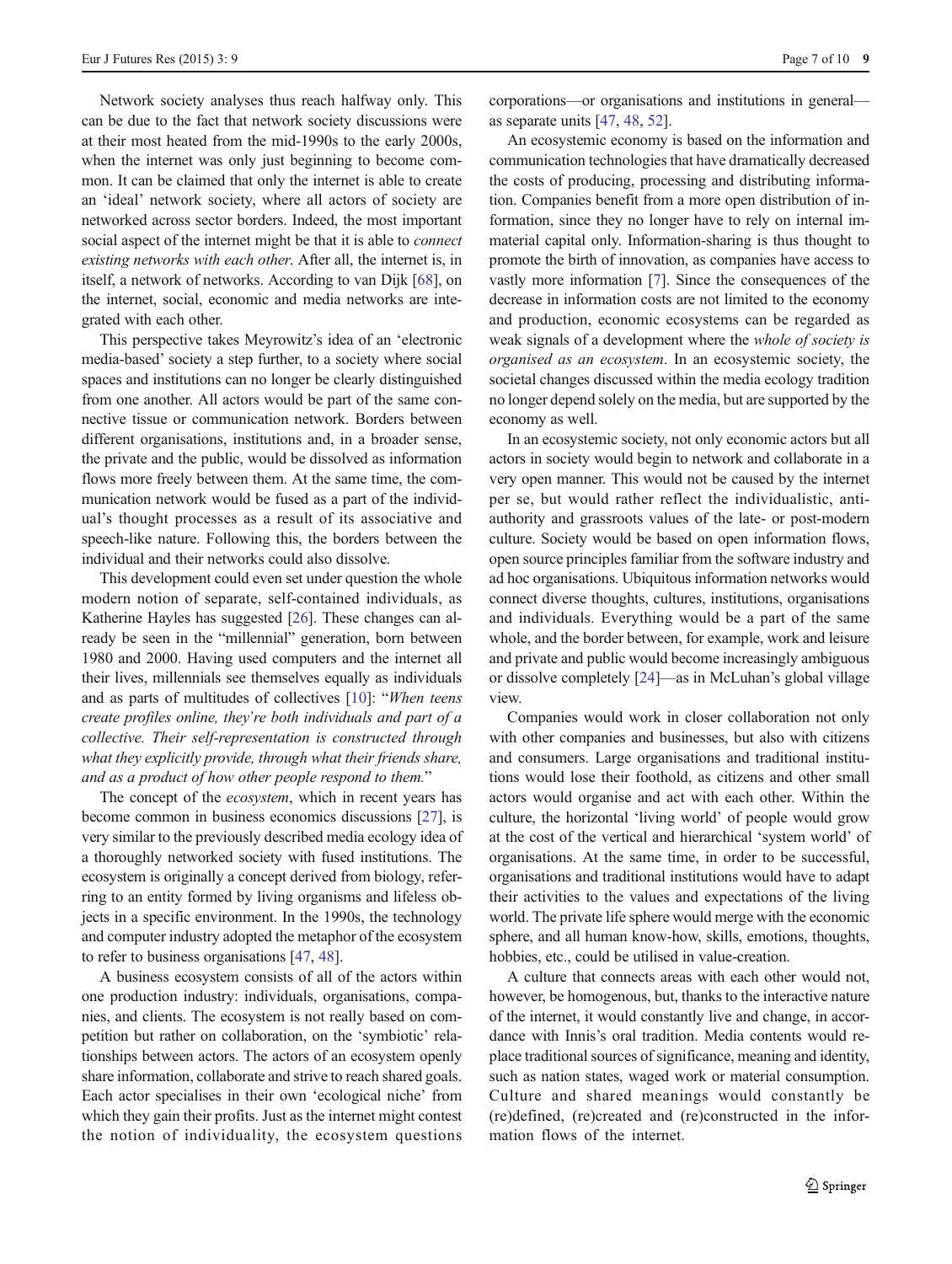The development of an ecosystemic society would, of course, not occur without conflicts, but would bring about new kinds of problem. A society organised at grassrootslevel is individual-orientated, which might deepen social inequalities. An ecosystemic society is based on communication, which would mean that cultural capital and interactive skills would be emphasised. Cultural and social capital would separate citizens into unequal positions even more than today. Hierarchies of power would gain new forms.

When life management is closely linked with symbolic management, every citizen would have to build the significance and meaning of their own lives on media contents. The more cultural and social capital they had, the better the chance of success in this matter. Similarly, those individuals with the best resources for communicating and producing media content would have the largest power in defining the shared reality and its values.

An ecosystemic society is also radically open, at least on an ideal-type level. In a world of open information, the traditional conception of privacy might crumble and data collection might open new opportunities for manipulation and exercising power. The exercise of power might also become more hard to distinguish, as data resources provided companies with more direct access to people's intimate life spheres. Radical openness can create a kind of cyber panopticon [[21\]](#page-8-0), where the awareness of the possibility of constant surveillance might begin to 'normalise' the way in which people think and behave.

However, the concept of the ecosystem is problematic primarily because while it seemingly describes society as a whole, it first and foremost still concentrates on the sphere of economics and business. In the present ecosystem discourse, economy and competitiveness hold hegemony, and the objective of 'organic networks' is above all to serve economic productivity. If work is transformed into something resembling leisure time, it might mean the emergence of 'capitalism to the core', where the whole of human life is subjected to economic value-creation. In other words, the criticism David Harvey [\[25](#page-8-0)] has presented on the parallels between information technologies and neo-liberal economy applies to ecosystemic organisations as well. The ecosystem discourse gives a promise of emancipation, but it might also close people within the sphere of value-creation and the collective use of power more strongly than ever.

## Conclusion: postmodernism succeeded by the post-internet?

In this article we have described the basic features of the media ecology of the internet and drawn parallels between internet's media ecology and the ecosystemic society. The internet blends written text, speech and audiovisual media.

Thus, on the internet different cultural expressions and spheres are morphed into each other. Furthermore, interactive, colloquial and non-linear hypertext does not reveal a single, restricted perspective on reality, but offers a broader 'total view'.

These features of the internet have close resemblance with Marshall McLuhan's concept of the "Global Village" and Harold A. Innis "oral tradition". In the "global village" [\[42](#page-9-0)] different spheres of life are enmeshed together, and especially the private and the public. It is a world where "everything is connected to everything else". Innis [\[28\]](#page-8-0) describes orality as a medium which can express human thought more comprehensively than writing. Analogous with the hypertext, speech is also an interactive, colloquial and non-linear medium.

The blurring of boundaries between different spheres of life is a common thread in the media ecology tradition, as described by Meyrowitz [\[45](#page-9-0)]. In journalism studies, the same phenomenon is marked by the notion of "blurring boundaries" of journalism [\[41\]](#page-9-0) and by the "media convergence" [[30](#page-8-0)]. In business and management literature an analogous phenomenon is understood as the business ecosystems. In business ecosystems separate firms begin to merge (informally) into each other and into the rest of society, as a consequence of open information exchange and cooperation. Thus, this article has argued that the media ecology of the internet and the ecosystemic economy point toward a future in which the whole of society organizes itself around ecosystemic principles. This kind of society forms an organic whole, where different actors and spheres of life are intertwined in novel ways through the information flows of the digital media.

Which new concept of contemporary analysis could encapsulate the spirit of the "ecosystemic era"? If "postmodernism" described the culture of the network society, then postinternet, for its part, could be the successor of postmodernism as a concept of contemporary analysis [[19](#page-8-0)]. Post-internet does not refer to an era after the internet, but, on the contrary, to the era where the internet has become a norm. The concept is in this sense comparable to the concept of postmodernism. According to one interpretation, postmodernism did not refer to a time after modernism, but to a mature modernism: an era where 'modern' and its values had established their status and become a part of everyday life; where modern had reached its potential [\[2\]](#page-8-0).

Similarly, post-internet refers to a society where the internet is present everywhere and which is partly defined by the internet and its uses and values. For the first time a specific communication technology would define the whole of society from its economy to its culture. The concept would be justified in the sense that—as we have argued in this article—the internet is an environment that is more comparable to physical reality, in contrast to earlier forms of media.

While the postmodern society was based on individualism, the basic unit in the post-internet society could be 'user communities' derived from the internet. Indeed, according to van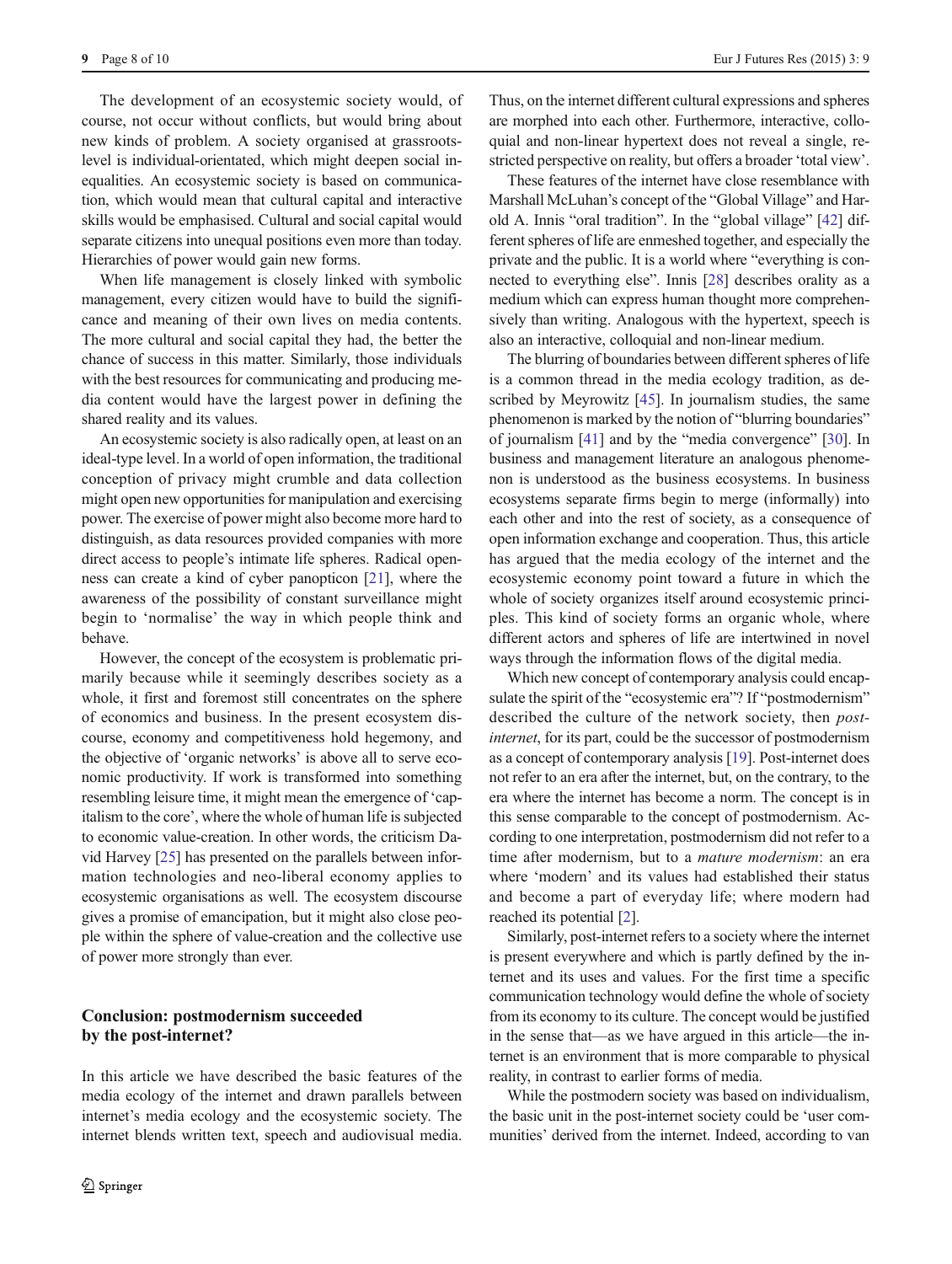<span id="page-8-0"></span>Dijk [[68\]](#page-9-0), the basic unit of the 'network society' of the future will be a networked individual. A networked individual is already now the basic actor in various online user communities, from community services such as Facebook to Wikipedia and blog communities. If the ecosystemic model establishes itself as the organisational form of the society, such individualorientated communities might spread from the internet to the whole of society.

In such a world, organisations could develop into platforms that facilitate the activities of individuals. People would form more or less personal relationships, which would foster various productive activities with the help of the resources of organisation platforms. In post-internet-era society, individual actors, citizens and their collectives would establish their status as exercisers of power in addition to large organisations.

However, companies, governmental organisations and other established institutions would simultaneously be a part of the super-network that formed society. If the activities of user communities materialised within the sphere of these organisations, they could gain an even stronger status in the lives of individuals. We therefore need more research in order to anticipate how the ecosystemic society and its values, power structures and modes of operation could develop in practice. Will the internet free up individuals and their communities to become autonomous, independent actors? Or will established institutions close in a larger part of human activity within their spheres, to be reigned over according to their objectives and operating logic?

Open Access This article is distributed under the terms of the Creative Commons Attribution 4.0 International License (http:// creativecommons.org/licenses/by/4.0/), which permits unrestricted use, distribution, and reproduction in any medium, provided you give appropriate credit to the original author(s) and the source, provide a link to the Creative Commons license, and indicate if changes were made.

#### **References**

- 1. Anderson CW, Bell E, Shirky C (2012) Post-industrial journalism: adapting to the present. Columbia Journalism School
- 2. Beck U, Giddens A, Lash S (1994) Reflexive modernization. Politics, tradition and aesthetics in the modern social order. Stanford University Press
- 3. Beer D (2009) Power through the algorithm? Participatory web cultures and the technological unconscious. New Media Soc 11:985
- 4. Bell D (1974) The coming of post-industrial society. Harper Colophon Books, New York
- 5. Bell W (1997) Foundations of futures studies. Volume 1, history, purposes, and knowledge. New Brunswick. 365 p
- 6. Bell D (2009) The coming of post-industrial society. Harper Colophon Books, New York
- 7. Benkler Y (2002) Coase's penguin, or linux and the nature of the firm. <http://www.yale.edu/yalelj/112/BenklerWEB.pdf>
- 8. Bijker WE (1995) Of bicycles, bakelites, and bulbs: toward a theory of sociotechnical change. MIT Press, Massachusetts
- 9. Blaagaard BB (2013) Shifting boundaries: objectivity, citizen journalism and tomorrow's journalists. Journalism 14(8):1076–1090
- 10. Boyd D (2014) It's complicated. The social lives of networked teens. Yale University Press, New Haven
- 11. Castells M (1996) The rise of the network society. The information age, economy, society and culture vol. I. Blackwell, Oxford
- 12. Castells M (1997) The power of identity. The information age: economy, society and culture vol. II. Blackwell, Oxford
- 13. Chan L, Daim T (2012) Exploring the impact of technology foresight studies on innovation: case of BRIC countries. Futures 44(2012):618–630
- 14. Clark LS (2009) Theories: mediatization and media ecology. In: Lundby K (ed) Mediatization. Concept, changes, consequences. Peter Lang Publishing, New York
- 15. Comor E (2001) Harold Innis and the 'bias of communication'. Inf Commun Soc 4(2):274–294
- 16. Cornish E (2004) Futuring. The exploration of the future. World Future Society, Bethesda
- 17. de Jouvenel H (2004) An invitation to foresight. Futuribles, Paris
- 18. Doherty S (2014) Hypertext and journalism. Digit Journal 2(2): 124–139
- 19. Droitcour B (2014) Why I hate post-internet art. [http://culturetwo.](http://culturetwo.wordpress.com/2014/03/31/why-i-hate-post-internet-art/) [wordpress.com/2014/03/31/why-i-hate-post-internet-art/](http://culturetwo.wordpress.com/2014/03/31/why-i-hate-post-internet-art/). Read 10. 6.2014
- 20. Flayhan DP (2001) Cultural studies and media ecology: Meyrowitz's medium theory and Carey's cultural studies. N J J Commun 9(1):21–44
- 21. Foucault M (1995) Discipline and punish: the birth of the prison. Vintage Books, New York
- 22. Garnham N (2000) Emancipation, the media and modernity. Oxford University Press, Oxford
- 23. Giddens A (1984) The constitution of society: outline of the theory of structuration. Polity Press, Cambridge
- 24. Glenn J (2012) Futures for work, economy, growth and ubiquitous technology. Interview of Jerome Glenn by Sirkka Heinonen, Turku 6.6.2012. <https://www.youtube.com/watch?v=ttLE9QoE7g8>
- 25. Harvey D (1989) The condition of postmodernity. An enquiry into the origins of cultural change. Blackwell, Oxford
- 26. Hayles K (1999) How we became posthuman: virtual bodies in cybernetics, literature and informatics. The University of Chicago Press, Chicago
- 27. Hwang VW (2014) The next big business buzzword: ecosystem? Forbes, [http://www.forbes.com/sites/victorhwang/2014/04/16/the](http://www.forbes.com/sites/victorhwang/2014/04/16/the-next-big-business-buzzword-ecosystem/)[next-big-business-buzzword-ecosystem/](http://www.forbes.com/sites/victorhwang/2014/04/16/the-next-big-business-buzzword-ecosystem/)
- 28. Innis HA (2007) Empire and communications. Dundurn Press Limited, Toronto, Kindle Edition
- 29. Innis HA (2008) The bias of communication. University of Toronto Press, Toronto, Kindle Edition
- 30. Jenkins H (2006) Convergence culture. Where old and new media collide. New York University Press, New York
- 31. Kling R (2000) Learning about information technologies and social change : the contribution of social informatics. Inf Soc Int J 16(3): 217–232
- 32. Klinger U, Svensson J (2014) The emergence of network media logic in political communication: a theoretical approach. Online article. doi[:10.1177/1461444814522952](http://dx.doi.org/10.1177/1461444814522952)
- 33. Krotz F (2009) Mediatization: a concept with which to grasp media and societal change. In: Lundby K (ed) Mediatization. Concept, changes, consequences. Peter Lang Publishing, New York
- 34. Lanier J (2010) You are not a gadget. Vintage Press, New York
- 35. Lash S (1994) Reflexivity and its doubles. Structure, aesthetics, community. In: Beck U, Giddens A, Lash S (eds) Reflexive modernity. Politics, tradition and aesthetics in the modern social order. Polity Press, Cambridge, pp 110–173
- 36. Lash S (2007) Power after hegemony. Cultural studies in mutation? Theory Cult Soc 24:55